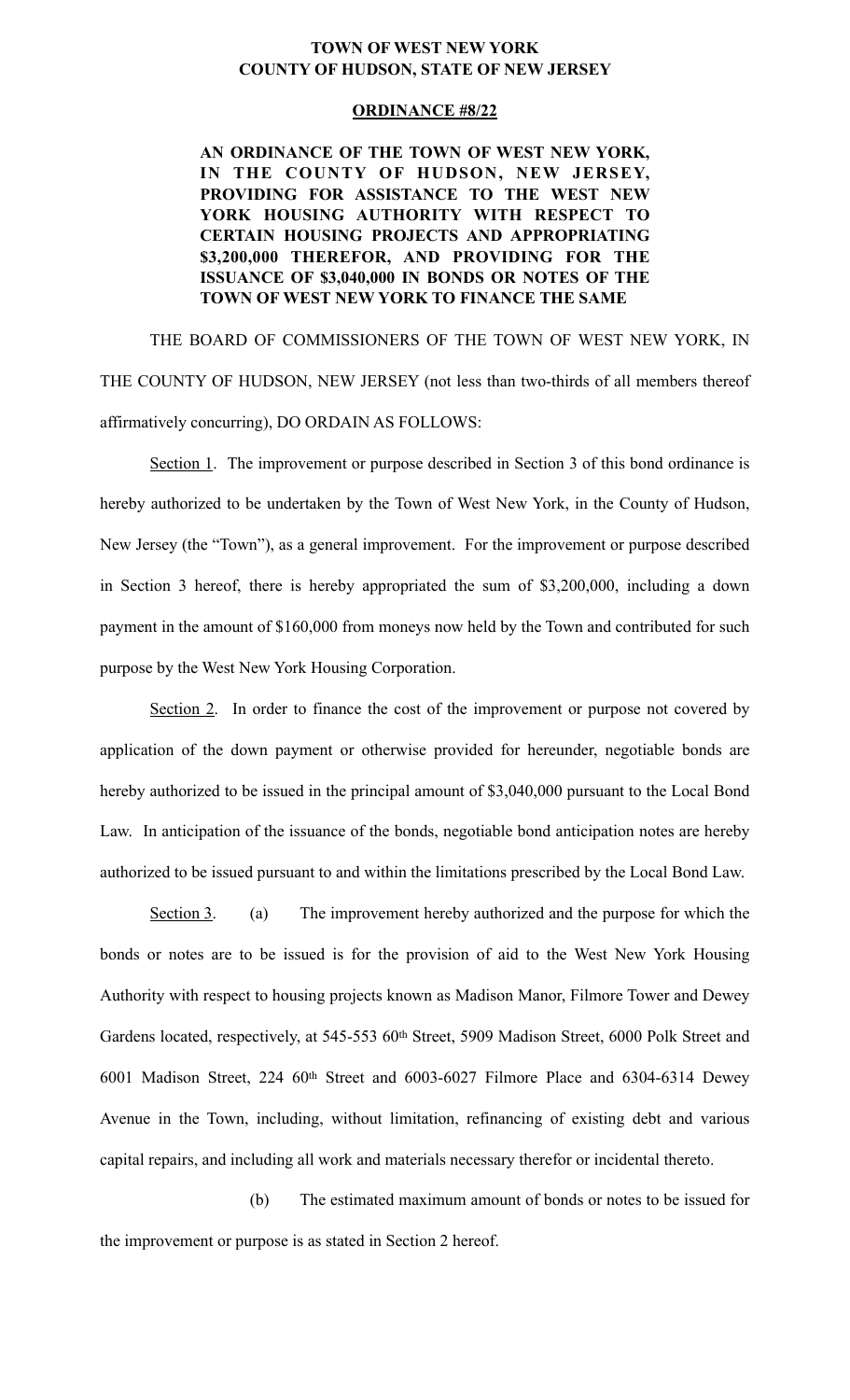(c) The estimated cost of the improvement or purpose is equal to the amount of the appropriation herein made therefor.

Section 4. All bond anticipation notes issued hereunder shall mature at such times as may be determined by the chief financial officer; provided that no note shall mature later than one year from its date. The notes shall bear interest at such rate or rates and be in such form as may be determined by the chief financial officer. The chief financial officer shall determine all matters in connection with notes issued pursuant to this bond ordinance, and the chief financial officer's signature upon the notes shall be conclusive evidence as to all such determinations. All notes issued hereunder may be renewed from time to time subject to the provisions of the Local Bond Law. The chief financial officer is hereby authorized to sell part or all of the notes from time to time, at not less than par and accrued interest, at public or private sale and to deliver them to the purchasers thereof upon receipt of payment of the purchase price plus accrued interest from their dates to the date of delivery thereof. The chief financial officer is directed to report in writing to the governing body at the meeting next succeeding the date when any sale or delivery of the notes pursuant to this bond ordinance is made. Such report must include the amount, the description, the interest rate and the maturity schedule of the notes sold, the price obtained and the name of the purchaser.

Section 5. The capital budget or temporary capital budget (as applicable) of the Town is hereby amended to conform with the provisions of this bond ordinance to the extent of any inconsistency herewith. In the event of any such inconsistency and amendment, the resolution in the form promulgated by the Local Finance Board showing full detail of the amended capital budget or amended temporary capital budget (as applicable) and capital program as approved by the Director of the Division of Local Government Services is on file with the Clerk and is available there for public inspection.

Section 6. The following additional matters are hereby determined, declared, recited and stated:

 (a) The improvement or purpose described in Section 3 of this bond ordinance is not a current expense. No part of the costs thereof has been or shall be specially assessed on property specially benefited thereby.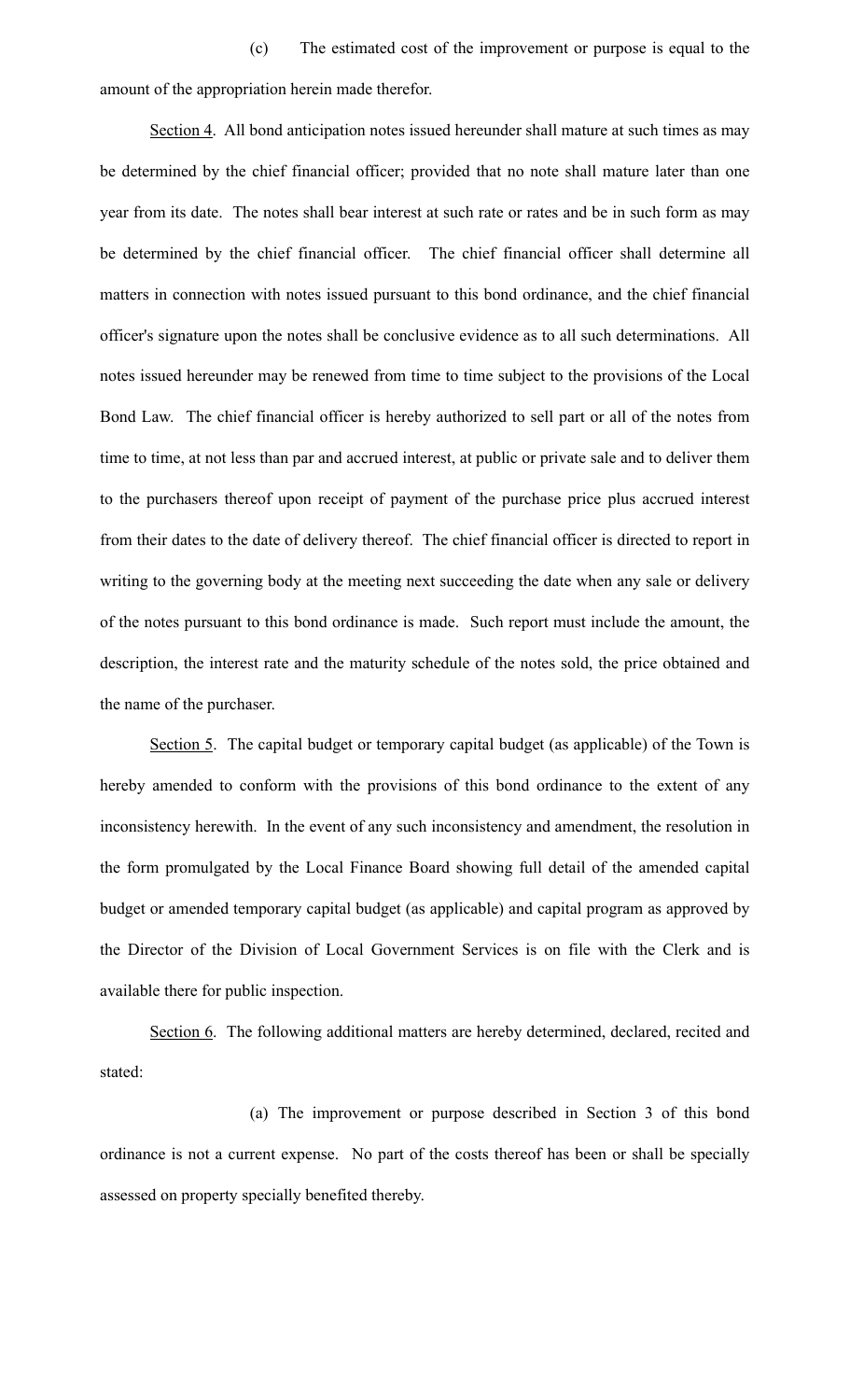(b) The period of usefulness of the improvement or purpose, within the limitations of the Local Bond Law, according to the reasonable life thereof computed from the date of the bonds authorized by this bond ordinance, is 40 years.

(c) The Supplemental Debt Statement required by the Local Bond Law has been duly prepared and filed in the office of the Clerk, and a complete executed duplicate thereof has been filed in the office of the Director of the Division of Local Government Services in the Department of Community Affairs of the State of New Jersey. Such statement shows that the gross debt of the Town as defined in the Local Bond Law is increased by the authorization of the bonds and notes provided in this bond ordinance by \$3,040,000, and the obligations authorized herein will be within all debt limitations prescribed by that Law.

(d) An amount not exceeding \$177,781 for items of expense listed in and permitted under N.J.S.A. 40A:2-20 is included in the estimated cost indicated herein for the improvement or purpose.

Section 7. Any grant moneys received for the purposes described in Section 3 hereof shall be applied either to direct payment of the cost of the improvement or to payment of the obligations issued pursuant to this bond ordinance. The amount of obligations authorized hereunder shall be reduced to the extent that such funds are so used.

Section 8. The full faith and credit of the Town is hereby pledged to the punctual payment of the principal of and the interest on the obligations authorized by this bond ordinance. The obligations shall be direct, unlimited obligations of the Town, and the Town shall be obligated to levy ad valorem taxes upon all the taxable property within the Town for the payment of the obligations and the interest thereon without limitation of rate or amount.

Section 9. The chief financial officer of the Town is hereby authorized to prepare and to update from time to time as necessary a financial disclosure document to be distributed in connection with the sale of obligations of the Town and to execute such disclosure document on behalf of the Town. The chief financial officer is further authorized to enter into the appropriate undertaking to provide secondary market disclosure on behalf of the Town pursuant to Rule 15c2-12 of the Securities and Exchange Commission (the "Rule") for the benefit of holders and beneficial owners of obligations of the Town and to amend such undertaking from time to time in connection with any change in law, or interpretation thereof, provided such undertaking is and continues to be, in the opinion of a nationally recognized bond counsel, consistent with the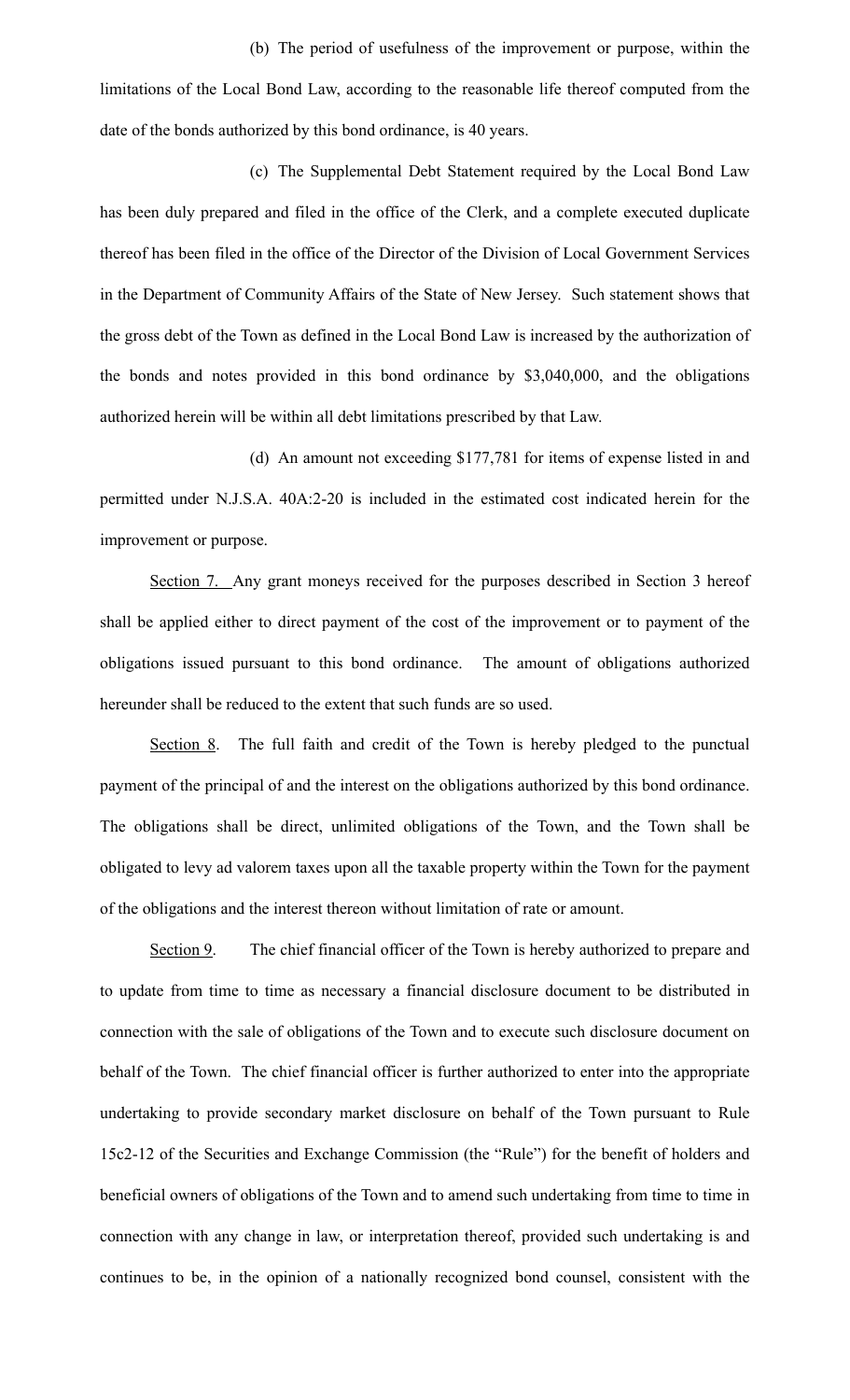requirements of the Rule. In the event that the Town fails to comply with its undertaking, the Town shall not be liable for any monetary damages, and the remedy shall be limited to specific performance of the undertaking.

Section 10. To the extent that any previous ordinance or resolution is inconsistent herewith or contradictory hereto, said ordinance or resolution is hereby repealed or amended to the extent necessary to make it consistent herewith.

Section 11. This bond ordinance shall take effect 20 days after the first publication

thereof after final adoption, as provided by the Local Bond Law.

**Introduced: May 18, 2022 Adopted: June 8, 2022** 

## **Statement**

The foregoing ordinance having been previously adopted for first reading and published was further considered by the Mayor and Board of Commissioners of the Town of West New York on **June 8, 2022** and at said date was duly and finally adopted after public hearing thereon.

Adelinny Plaza, RMC Town Clerk

 $\mathcal{L}_\text{max}$  , where  $\mathcal{L}_\text{max}$  and  $\mathcal{L}_\text{max}$  and  $\mathcal{L}_\text{max}$ 

 $\mathcal{L}_\text{max} = \frac{1}{2} \sum_{i=1}^{n} \frac{1}{2} \sum_{i=1}^{n} \frac{1}{2} \sum_{i=1}^{n} \frac{1}{2} \sum_{i=1}^{n} \frac{1}{2} \sum_{i=1}^{n} \frac{1}{2} \sum_{i=1}^{n} \frac{1}{2} \sum_{i=1}^{n} \frac{1}{2} \sum_{i=1}^{n} \frac{1}{2} \sum_{i=1}^{n} \frac{1}{2} \sum_{i=1}^{n} \frac{1}{2} \sum_{i=1}^{n} \frac{1}{2} \sum_{i=1}^{n} \frac{1$ 

Commissioner Victor M. Barrera

 $\mathcal{L}_\text{max}$  , where  $\mathcal{L}_\text{max}$  and  $\mathcal{L}_\text{max}$ Commissioner Cosmo A. Cirillo, PhD.

 $\mathcal{L}_\text{max}$  , where  $\mathcal{L}_\text{max}$  and  $\mathcal{L}_\text{max}$ Commissioner Margarita A. Guzman

Commissioner Yoleisy Yanez

\_ \_ \_ \_ \_ \_ \_ \_ \_ \_ \_ \_ \_ \_ \_ \_ \_ \_ \_ \_ \_ \_ \_ \_ \_ \_ \_ \_ \_ \_ \_ \_

\_\_\_\_\_\_\_\_\_\_\_\_\_\_\_\_\_\_\_\_\_\_\_\_\_\_\_\_\_\_\_